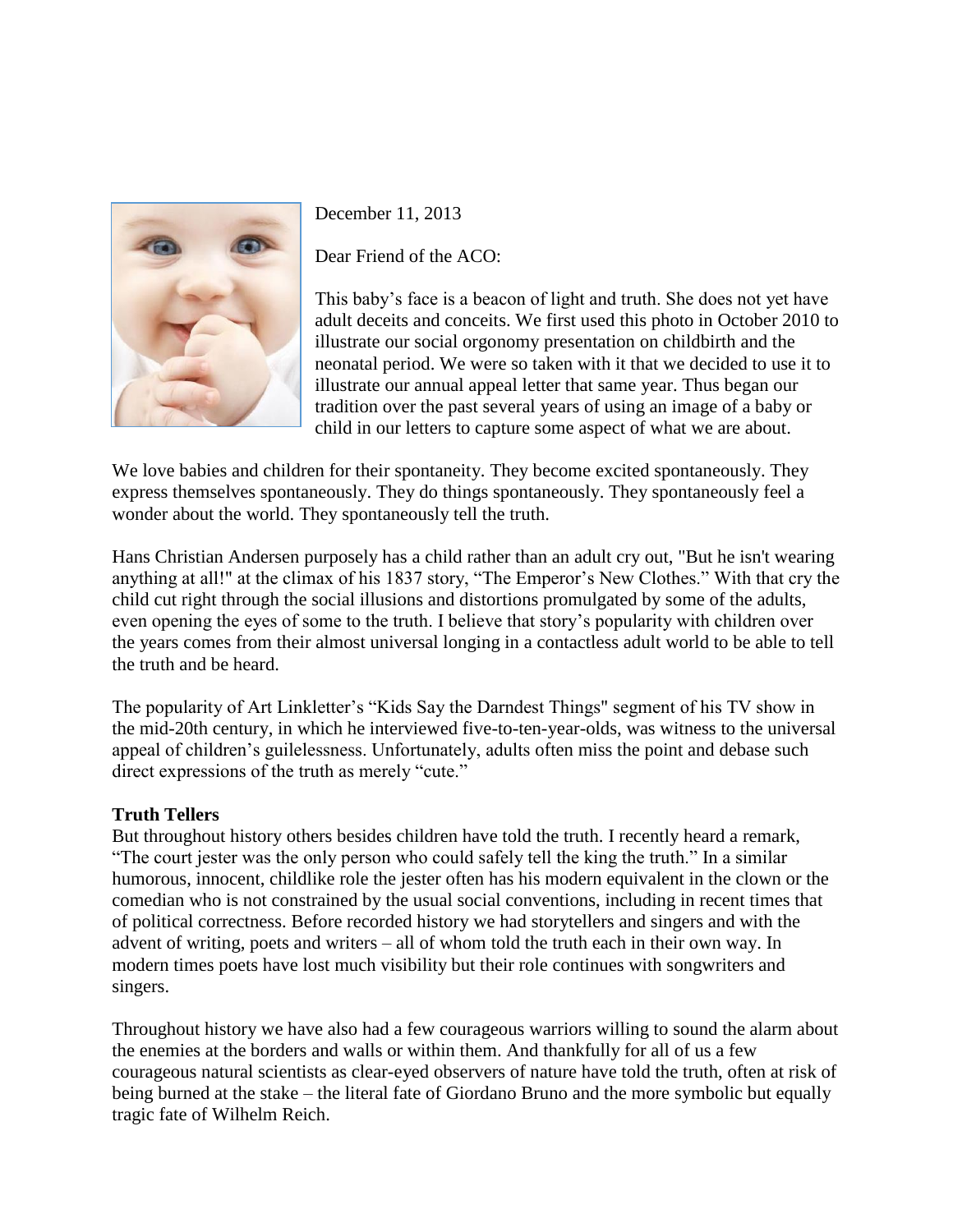### **Wilhelm Reich as a Truth Teller**

Wilhelm Reich was relentless in speaking up for the truth he saw about nature, human and otherwise. He caused a stir in the proper Viennese society of the 1920s when he wrote and talked about the function of the orgasm. Then when he described the psychological and biosocial basis of fascism in his 1933 classic, *The Mass Psychology of Fascism*, he ended up expelled from both the International Psychoanalytic Society as well as the Communist Party. When he reported on the spontaneous organization of protozoa from non-living material he was lambasted in the press as a Frankensteinian mad scientist claiming to have created life. When he discovered orgone energy in the atmosphere he reported on it as the basis of biological functions as well as weather and galaxy formation. When he found it could be accumulated and demonstrated objectively with temperature measurements he met with Einstein who said, "That is impossible. Should it be true, it would be a bombshell." Einstein later merely dismissed the observations and when the medical and psychiatric establishment complained to the U.S. Government through the Food and Drug Administration, they labeled Reich a fraud and a quack for researching practical applications of this energy in human illness.

Elsewhere we have described Reich's "bombshells in science."<sup>1</sup> With each one he was continuously like the child crying, "But the emperor has no clothes!" as he exposed nature in progressively deeper realms from the psychological to the social and the biological and finally to the realm of a physical cosmic orgone energy.

### **The Simple Truth of Reich's Basic Discovery**

l

Underlying all of his observations and reports, Reich saw and spoke a simple, fundamental truth from which all the rest of his work and orgonomy derive. He identified spontaneous movement of a real primary energy, which he called the orgone, as the basic function in all of nature – from the microscopic to the macroscopic and cosmological. Humans in their neurotic, armored condition have lost direct contact with and are afraid of the healthy, natural, spontaneous functions within them. As a result, all of human psychopathology can be boiled down to a fear of the spontaneous.

With profound repercussions, these truths take us out of the usual realms of human armored thinking in which either the mechanistic view sees the universe as a complicated machine that has to be made to move or the mystical view that sees the universe as a magical and unknowable static oneness.

The implications of these truths are staggering. For individual personal growth and the practice of therapy alone they are profound, for social interactions in general they are tremendous. We do not need to try, nor is it useful, or even possible, to make the patient feel an emotion or to get him moving. We need only to help the individual remove the impediments to spontaneous emotions and movement. We cannot make someone healthy. We can only help them overcome what prevents them from spontaneous contact with and functioning from the health that is already in them.

<sup>1</sup> Crist, P. 2007. Wilhelm Reich's Legacy: [Bombshells in Science,](http://orgonomy.org/articles/Science_Links/bombshells_in_science.pdf) *Journal of Orgonomy* 41(2): pages 82-87.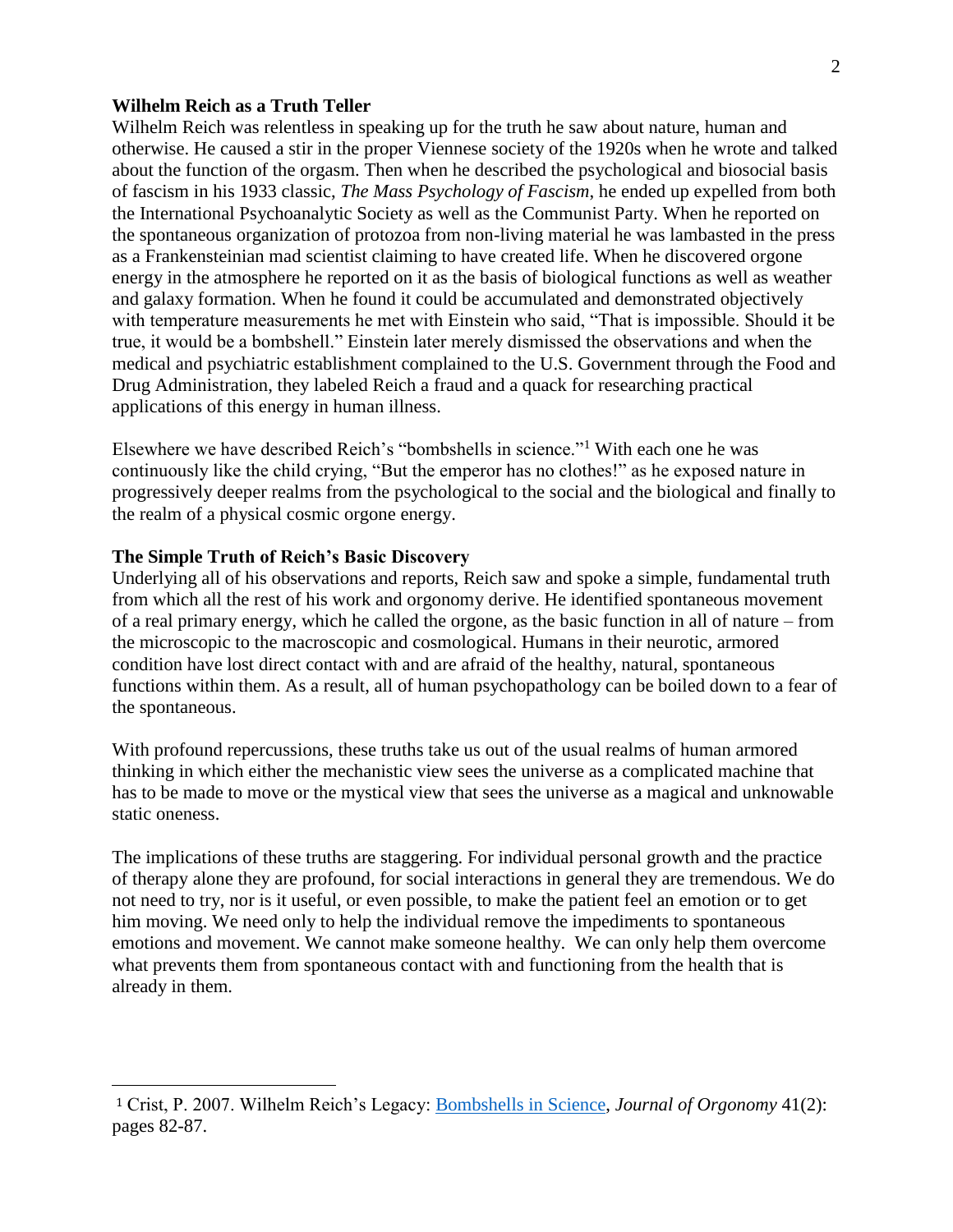#### **A Life of Courage**

Courage, directly from the French *courage* meaning "heart or innermost feelings" from the Latin *cor* "heart," originally meant literally to live from one's heart. It subsequently took on the narrower meaning to live from one's heart in the face of fear, out of "inner strength or bravery." Living from and speaking the truth in our hearts, a life of courage, is truly what orgonomy is all about.

The word "truth" comes from the same root as "tree," meaning to be as "steadfast as an oak." When we talk about orgonomic truths we are talking about observations of nature that are as real and "steadfast as an oak."

It is a sad commentary on the human condition that there is no single primary verb in English and most Indo-European languages meaning to "speak the truth." While, in contrast, we have the verb "to lie" meaning to "speak falsely, tell an untruth" with several dozen synonyms. Among them are even the legal term "perjure" and several informal ones from the common "fib" to the crude "bull\*\*\*\*."

### **A Beacon of the Truth**

The ACO must focus our energies and function like a beacon of the truth. We are not in a position to light up the whole world with the light of orgonomic knowledge even if the mass of humanity could perceive it. In speaking of "the truth" there is a danger that it will be interpreted as "Truth" with a capital "T," taking on religious or moralistic connotations of something absolute and static. It helps to remind ourselves that, like the concept it refers to, the very origin of the word "truth" derives from something in nature that grows and develops but is nonetheless steadfast and reliable. What I hope we can do is shine a focused beam of the light of natural scientific knowledge that can sufficiently penetrate through the fog and confusion surrounding human events to be seen by and attract those who can see it.

We do not know how to find these people with any certainty. We have been saying for some time that we are more likely to be perceived by a select group that we have described as, "Those who already have a sense that there must be more to life." Perhaps we can hone that to also say that those who can perceive what orgonomy is about and what it has to offer are, "Those who can already sense the deeper truths about life with less fear of the spontaneous." These people are already in better contact with the basic core functions that Reich so simply identified as "love, work and knowledge."

#### **Our Messages**

We have come to you with our holiday and summer appeals and reports for many years with many disparate themes. But woven through all of these communications have been the central importance of protecting and supporting the health in babies and children, and our need for better contact within our organization and contact with the outside world in order to attract new people.

#### **What Is Genuine Contact?**

In orgonomy we frequently hear this word "contact" used, or even sometimes overused as jargon. In recent years the tool of orgonometry (see below under research) has put our understanding of genuine contact on an accurate scientific functional basis.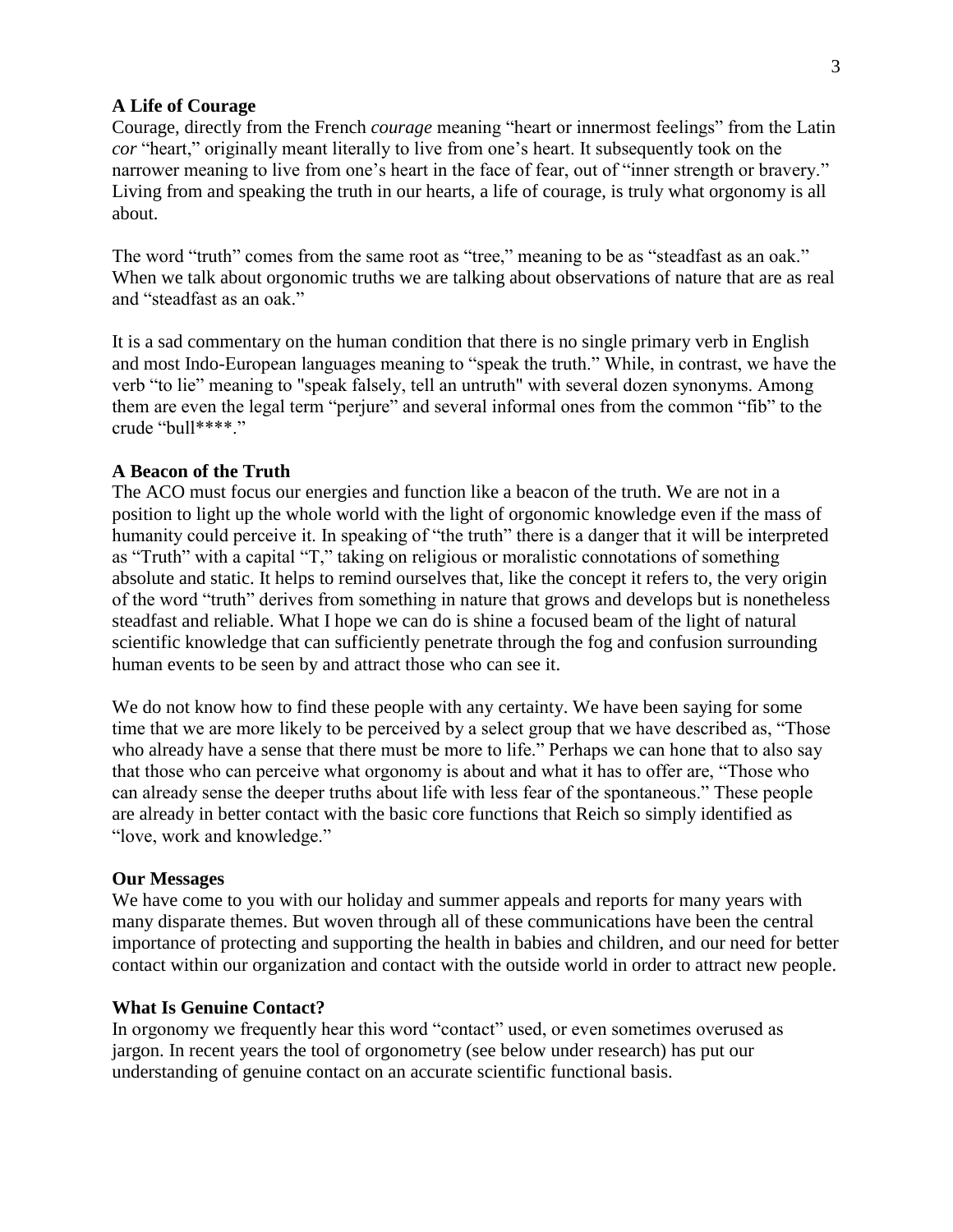In particular, the orgonometric equation for genuine orgonotic, i.e., energetic, contact has been identified showing that contact occurs with the fusion and integration of excitation and perception. That knowledge has been profoundly useful. But even beyond the knowledge of the two functions necessary for contact, the form of the equation is a basic orgonometric creation equation revealing quite simply that the process of contact is a function of creation. And as with any creative process, it occurs spontaneously.

When we experience genuine contact we are moved by something more than us. We cannot "make contact" any more than we can "make love." Contact and love are processes that only occur *spontaneously*. They are not things that can be "made" to happen.

This creative process of excitation and perception fusing in contact is occurring on its own all the time in nature. It happens within us whenever we perceive an emotion or have a sensation as well as physiologically in each of our cells, tissues and organs. It is also occurring all the time in the social realm between energy systems whether between individuals, organizations, the public, and countries. When genuine contact occurs we are spontaneously moved and experience it as a unique, newly created moment with that magical sense of something appearing out of thin air.

Even though we cannot make the process of contact and creation happen we can set up conditions under which this natural process is more likely to occur within the individual and in the social realm. This understanding with its many subtle and complicated manifestations underlies much of the basis for what we teach regarding the medical and the social realms in our medical and social orgonomy training programs, respectively.

### **How This Knowledge Applies to the ACO**

Reich's discovery that orgone energy functions occur spontaneously applies to all the examples of orgonotic contact. These truths also relate to the ACO in our attempts to "make contact" with the public. This mechanistic view often insidiously insinuates itself into our thinking and causes us to push to make something happen. When that doesn't work we push more or we get discouraged. Or, on the other hand, we can mystically hope that things will simply happen without our having to do anything, which can lead to passive inactivity and then when nothing happens, a sense of resignation.

*But as we said we have another choice.* Besides pushing for contact or resigning ourselves to fate, we can work to set up conditions under which contact is more likely to occur. In fact, we have already been doing this instinctively at the ACO often without the specific explicit awareness of the process.

We cannot do much about the perceptual capacity of people out in the world. But we can make sure that we are more visible (and audible) to those who might perceive us. Likewise, we need to perceive the excitation in others and their responses to better identify those people who are more likely to feel what we have to offer and with whom the spontaneous process of contact is more likely to occur. It bears repeating that we need to continue to support and ensure that the excitation within our organization is alive and vital through the productive work we do.

#### **How Are Our Arms and Organs Functioning?**

In my [2012 Holiday letter,](http://orgonomy.org/temp/media_president_winter_2012.html) I described how orgonomic functional thinking could identify true functional equivalents and depict actual energetic processes functioning identically in two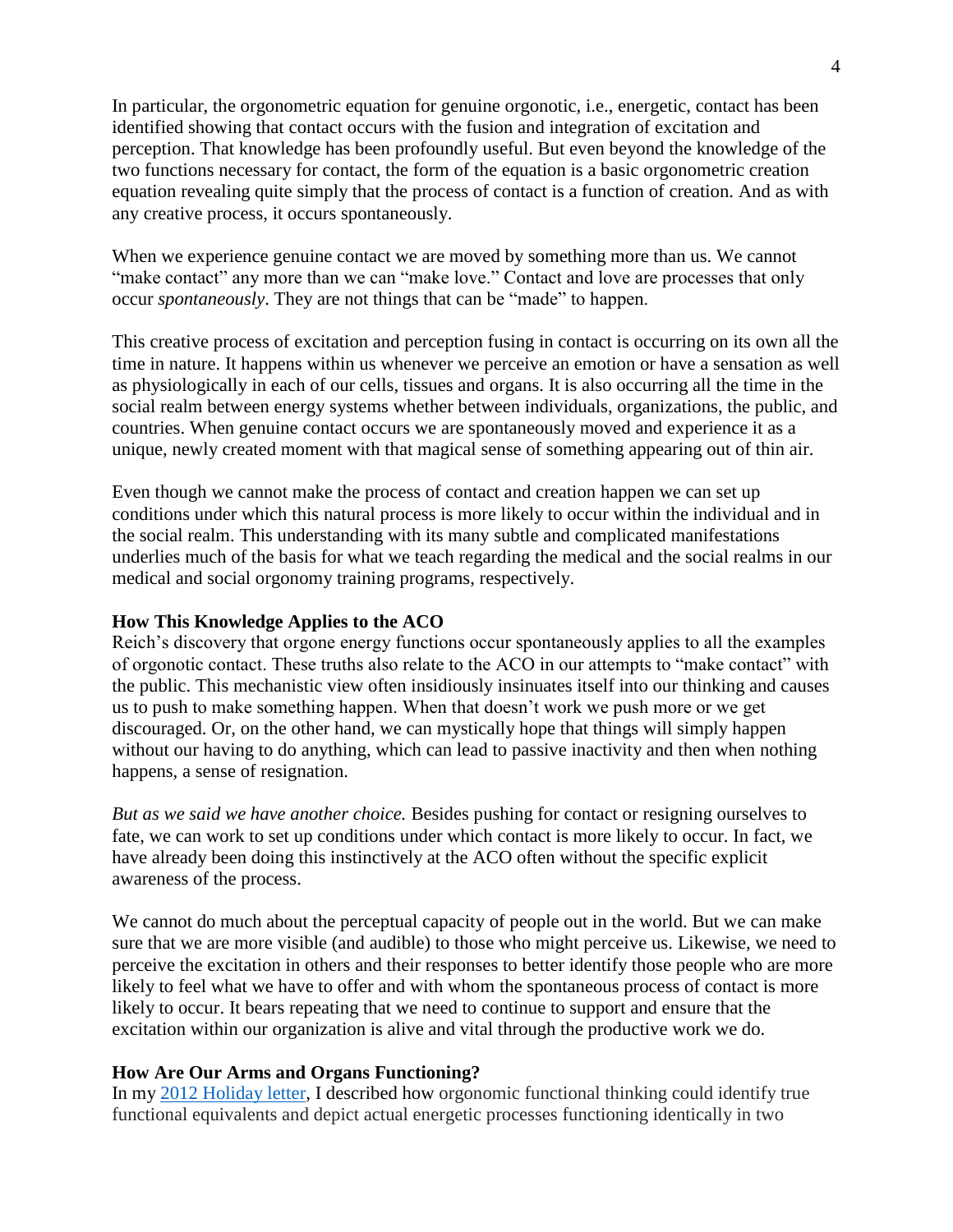systems as different as an organism in the biological realm and an organization in the social realm.

We can describe organizational structures that are the equivalent of somatic structures in an individual: individuals in an organization are the equivalent of "cells" and various individuals make up "tissues" and a work group made up of those is the equivalent of an "organ."

The ACO's is fundamentally an educational institution with the core function: *to preserve the quality of work in orgonomy and to develop and expand this science so that many more people can benefit from the unique and remarkable perspective that orgonomy offers.*

For years we have identified the "core functions" of the ACO as training, public education, publications and research. Each of these represents a major "organ" or "arm" of the organization.

Arms represent those functions that are more peripheral and reach out into the world. We have two: public education and publishing. Organs represent those functions that are deeper and closer to the vital core of the organization of which we also have two: training and research. I will briefly report on each of the four, leaving training to the last as a transition into reporting on our need to find new trainees, i.e., new "cells" to populate that vital organ.

None of the other arms and organs could function without the College's **Administrative** arm. Consisting primarily of our two paid staff, Debra Sansanelli, our Executive Director, and Rose Littlefield, our new administrative assistant, these two "cells" keep the administrative "tissue" of our organization intact by keeping our members, faculty, students, editors, writers, presenters, volunteers and many others coordinated and working together, as well as maintaining and coordinating our contact with the public. They are supplemented by volunteer "cells" that perform considerable administrative work in certain aspects of the ACO particularly in publishing, training, and the property improvement project.

Our **Public Education** arm has been remarkably active with the last two years in particular seeing a remarkable and sustained growth in the number of ACO public education programs and events. We have our ongoing social orgonomy public presentation series now entering its eighth year, ACO Movie Night in its second year and one event so far in our new "Conversations With an Orgonomist Series."

We decided to experiment with integrating these three series into a ["Variations on a Theme"](http://orgonomy.org/events.html) approach so that our constituents now have the opportunity to engage with us about a particular topic in three different venues and styles of events. One result of this approach has been that we have a full complement of six upcoming events scheduled all the way out to May of 2014.

The College also now has two regular social (rather than educational) events, the "Springtime in New York Social" and our ACO Summer Picnic. Each has been held for two years in a row and appear on their way to becoming annual events.

At our public social orgonomy presentations our regular attendance continues to be good and we see signs of movement and growth in a small but steady number of new attendees. We are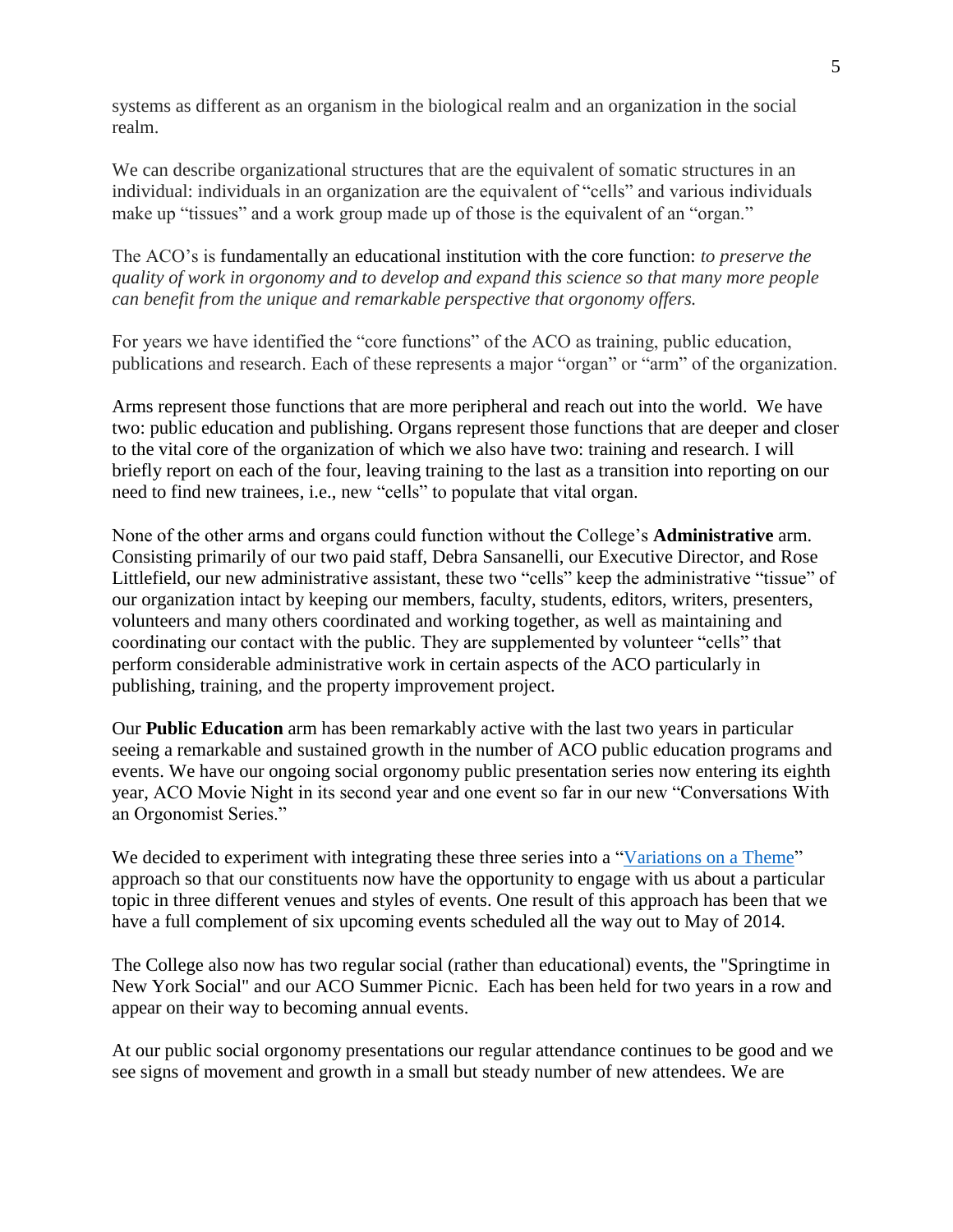excited that our next event in the series on Saturday, February 1, 2014, ["Right From the Start:](http://orgonomy.org/events.html)  [Pregnancy, Birth & Emotions,](http://orgonomy.org/events.html)" presented by Drs. Theodota Chasapi and Susan Marcel will turn to the vital subject of raising emotionally healthy children right from the beginning of pregnancy.

Our ACO Movie Night series has entered its second year with lively and insightful discussions of the movies regularly attended including some new people. Our [next ACO Movie Night](http://orgonomy.org/events.html) will be on Saturday, February 22, 2014 following the theme of pregnancy, birth and emotions with a showing of *Juno*, allowing a platform for discussion of the difficult and highly charged subjects of teenage sexuality and pregnancy.

In November we also had our first event in our brand new (and renamed) ["Conversations With](http://orgonomy.org/public_eye.html)  [an Orgonomist Series"](http://orgonomy.org/public_eye.html) in which Dr. David Holbrook had the opportunity with a small group of participants to delve mo deeply into the subject of his October presentation on dealing with difficult people. The [next in that series](http://orgonomy.org/events.html) will be Sunday afternoon, March 16, 2014 when Dr. Susan Marcel will lead a small group discussion on the theme of pregnancy, birth and emotions.

We are also planning an entirely new course in sociopolitical orgonomy slated to start in the fall of 2014 organized by Dr. Edward Chastka. He is using Dr. Charles Konia's new book, *[Neither](http://s258080177.e-shop.info/shop/article_18/Neither-Left-Nor-Right.html?sessid=EdRiXtJomDXlPpu8YIUVzd6bR9VAtfvRkfqmV9WC4efht2iZbcrQerGPMSm6hRpD&shop_param=cid%3D2%26aid%3D18%26)  [Left Nor Right](http://s258080177.e-shop.info/shop/article_18/Neither-Left-Nor-Right.html?sessid=EdRiXtJomDXlPpu8YIUVzd6bR9VAtfvRkfqmV9WC4efht2iZbcrQerGPMSm6hRpD&shop_param=cid%3D2%26aid%3D18%26)*, as the outline for the 12 sessions of the course. Stay tuned for more information about the course after the first of the year.

This year we have also scheduled a combined Introductory and Advanced [Laboratory Workshop](http://orgonomy.org/training/training_lab_course.html)  [in Orgone Biophysics](http://orgonomy.org/training/training_lab_course.html) from June 21 to June 24, 2014.

I hope you will visit the [events page](http://orgonomy.org/events.html) on our website for more information about all of these programs as well as the ones announced for April, May and June of 2014.

Our **Publishing** arm, which is essential to documenting and disseminating the work in orgonomy, continues to publish the *Journal of Orgonomy* twice a year with high quality articles on a wide range of subjects. In particular, we have a steady stream of therapy case reports, many coming from patients presented in our clinical training seminars. Our new "Personal Experiences with Orgonomy" section has already drawn considerable notice with just its first article. We certainly need more subscribers to the *Journal* than our steady but small number of 200 and hope you will think of a gift subscription for someone who you may want to introduce to or who wants to learn more about orgonomy.

Our **Research** organ has been active in work done by individual orgonomists such as in orgonometry, particularly by Drs. Charles Konia and Robert Harman. The research into this little-known form of mathematics developed by Reich to clarify and determine the functional relationships between specific functions in nature has revealed important theoretical as well as practical applications of orgonomic knowledge. This is true both from Reich's discoveries as well as those made since his death. Key among those has been our deepening understanding of orgonotic contact, as mentioned above. Some of this research, particularly by Dr. Konia, has been published in the *Journal of Orgonomy* and some has been presented in the ACO Orgonometry Course. Taught since 2001 by Dr. Harman, he introduces members of our professional training programs to this valuable discipline.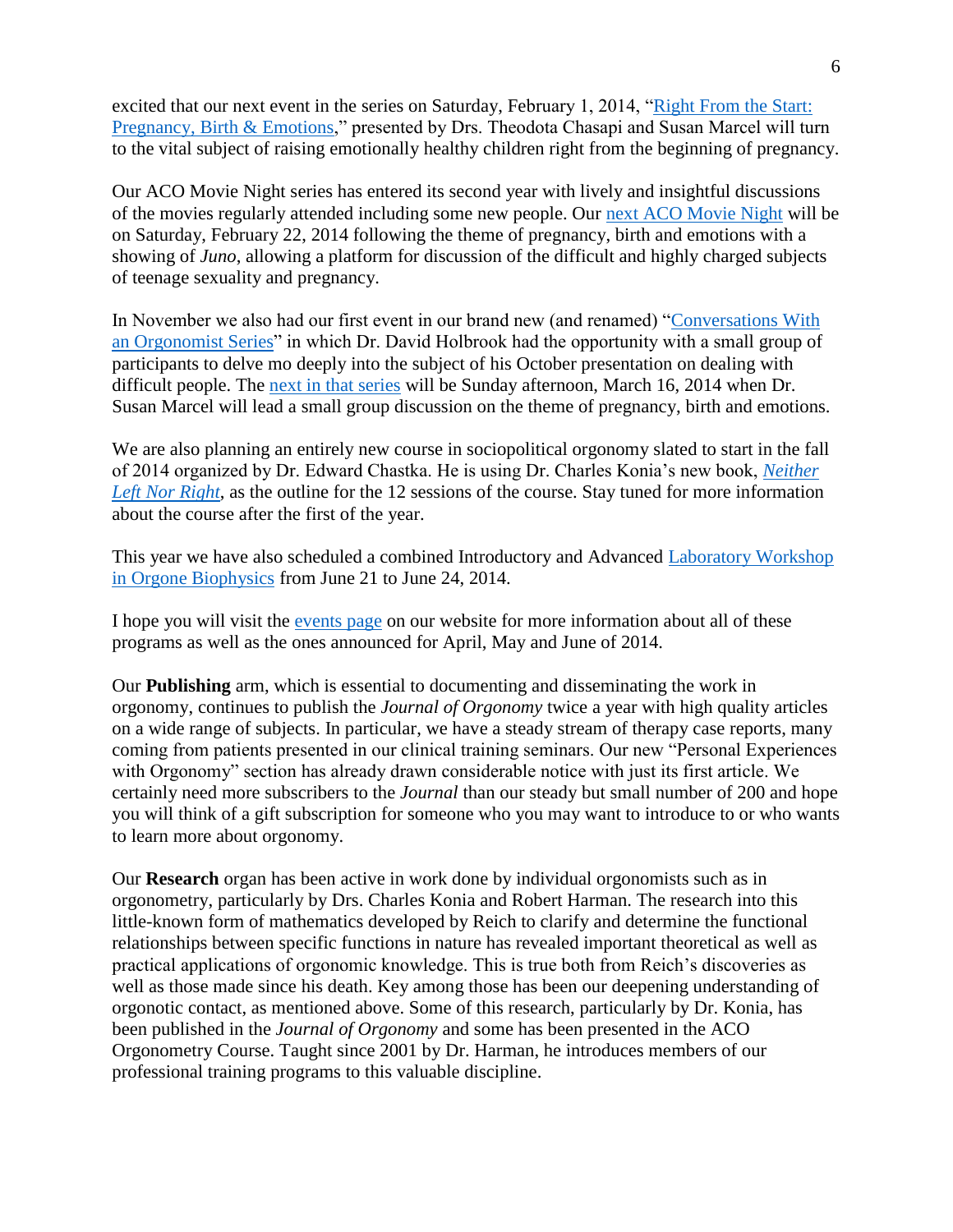Our other area of orgonomic research steadily supported by the ACO is Project Protozoa. Our laboratory technician, Steve Dunlap, has filmed microscopic preparations for thousands of hours in an attempt to capture and document the spontaneous development of protozoa. Again, the truth that nature functions spontaneously is the basis of this project.

Our **Training** organ is central to and a direct expression of our core function as an organization without which we would die. Both the medical and social orgonomy training programs are going well. The current session of the Didactic Seminar, the beginning course for both social and medical orgonomy training now in the second of its three years, has naturally organized into a cohesive work group. The good working relationships among this group of nine students with disparate backgrounds facilitate their education. Our ongoing clinical seminars are also contributing high quality continuing education of members through useful practical discussions that improve the therapy of the patients presented. The fees from our training programs continue to fund a significant portion of the ACO's annual budget. While currently going well, both the medical and social orgonomy training programs have room for more trainees. The major problems facing them, especially our medical training program, remains the lack of an obvious source of new trainees.

#### **The Truth About Finding New Medical Orgonomy Trainees**

We have repeatedly flagged the importance of recruiting new trainees in medical orgonomy to ensure the long-term survival of orgonomy. But we still do not know where they will come from. I often hear reactions from people indicating that the reality of what that entails is not clear. Let me attempt to tell you the unvarnished truth about finding new trainees in medical orgonomy. I hope that rather than discourage you, the serious reality of our situation will motivate you to help us in the most important endeavor we currently have for the survival of the ACO and thus orgonomy.

We expect that new trainees will come into our training program in the same way that they always have. While we are open to trying new approaches, we have no reason to believe an entirely new process will develop. I often get questions about what we need to do to make contact with pre-med or medical students. While we are certainly open to contact with these groups, for many reasons we do not feel it will be fruitful. First, it is likely that those that far along in their medical careers are already deeply inculcated in and/or committed to a mechanistic approach. And second, the reality is that only one out of our current group of orgonomists and trainees learned about orgonomy after enrolling in medical school. In fact, the vast majority of our orgonomists decided to go to medical school because of their desire to become a medical orgonomist.

Therefore, the usual pattern for our current orgonomists and trainees has been that they learned about orgonomy and began therapy usually in their teens or 20s, attended medical school because of their interest in becoming a medical orgonomist, subsequently began a residency in psychiatry and then started in our training program. Typically, the time frame for all of that has been 10 to 15 years (or more). The trainees then require a minimum of another four to five years in our training program before beginning in practice as a medical orgonomist. This total of 15 to 20 years from first contact to practicing orgonomist means that the people we make contact with this year might be functioning as young inexperienced orgonomists some time between 2028 and 2033. It is a sobering timetable when we consider that we currently have only one medical trainee in his 30s. The rest of our orgonomists range in age from 52 to 82 years old.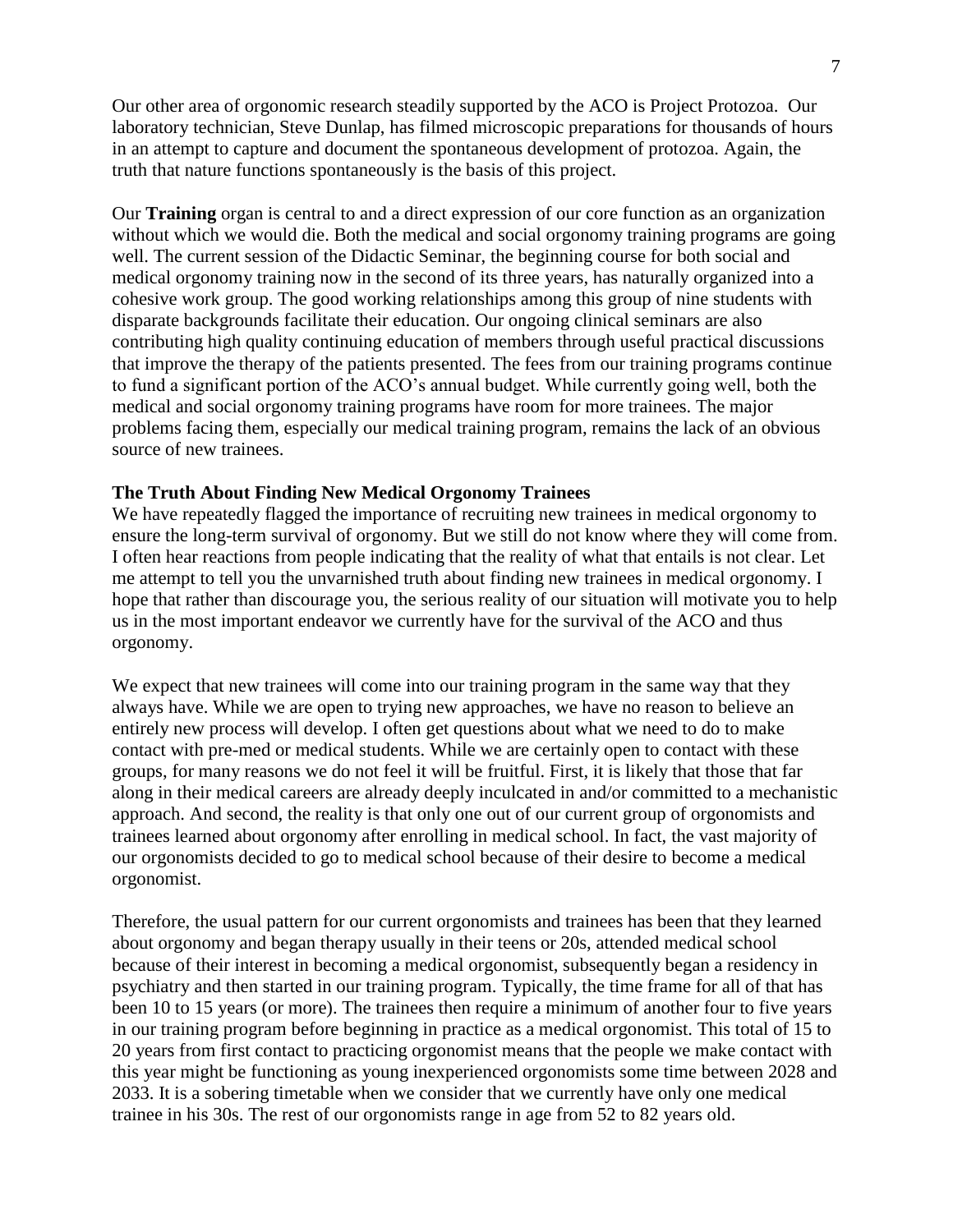It is also important to recognize that the motivation for our orgonomists to pursue training came from their own experience in medical orgone therapy. Therefore, it is imperative that we make contact with young people who want to go into therapy to improve their functioning and who might subsequently be motivated to consider a career in orgonomy.

### **A New Referral Service**

Another exciting new ACO program that may help our outreach is a referral service that we are setting up in order to provide young people with the opportunity to be introduced to therapy if they are not able to afford the usual fees. We recently completed the renovations of our examination room at the ACO for its use for this program, spending only \$2876 of the PIP funds listed for "interior renovations and furnishings" in our 2013 Summer Appeal. We are now in the process of promoting this important experiment that we hope will provide us with more information about connecting with our target age group. The program is in place and we now need to see what interest there is among young people who want to begin therapy.

## **Varying Depths of Contact**

Years ago a fundraising professional taught me "The three I's" about the engagement of people with an organization. He said there are those who are *Interested*, those who are *Involved* and those who are *Invested*. I now understand that these categories apply much more broadly than fundraising and represent a functional description of the level of contact an individual has with an organization and its work.

If you are reading this letter it means that you are at least interested in the work of the College, and that most likely you are on our mailing list or e-mail list. Others may be interested and log on to our website to read material there or purchase a single publication or otherwise show interest without significant involvement. If you attend a presentation or a course or subscribe to the *Journal*, volunteer at a minimal level or make a modest donation, you are involved. If you are a member of the ACO Board of Regents, member of one of our training programs, a volunteer with a significant ongoing work responsibility, a member-donor or significant other financial contributor or have any other participation that indicates a deep engagement in the work of the College, you are invested in the ACO.

Historically, we have been best at deepening the contact with those who are already significantly engaged with us. Our recent decision to experiment with "Variations on a Theme" that integrates our public presentation with Movie Night and "Conversations with an Orgonomist" have so far primarily addressed deeper contact with those already involved or invested.

While recently we have had a small number of new people attending our public events, we struggle most with increasing the number of new people interested in orgonomy and the College. Clearly, this area is where we must improve our outreach. We also do not yet have any objective evidence to indicate which out of all of those who become interested might eventually become new trainees.

We must remember that interest, involvement or investment in medical orgone therapy does not necessarily mean that the person will be interested in orgonomy or engaged with the ACO. Some people are invested in their therapy but have little or no interest in the science of orgonomy and therefore no interest in the ACO, while others hunger to learn about the science behind it. What makes for this difference is currently a mystery.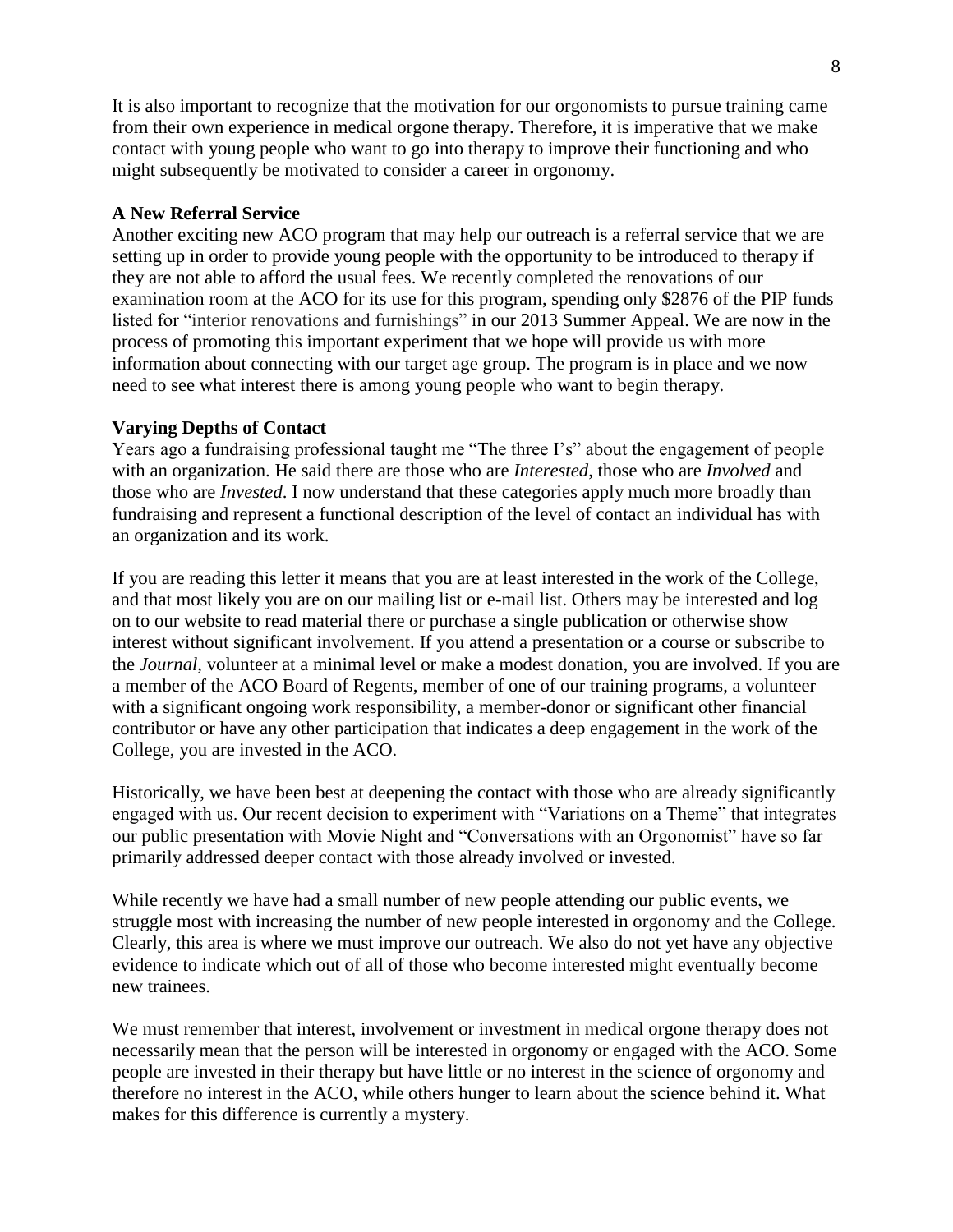New trainees will come from those who are already well along the spectrum to being involved if not already invested. We must assume that we need a large number of people interested in therapy to end up with a few who will be interested in orgonomy; and of those, fewer still who will become involved and fewer still to become involved enough to be motivated to train as medical orgonomists.

### **We Need Experimental and Creative Approaches to Outreach**

While we continue our current activities as described above, I believe it is imperative that we try new and creative approaches to improve our contacts with new people. The Business Advisory Board and the ACO Strategy Group both recommended that we budget some funds for wellcircumscribed experiments in outreach. I am pleased that the ACO Executive Committee approved \$10,000 in our 2014 budget for this purpose. Proposals for outreach projects of up to \$1000 each will be reviewed for creative new approaches. We want these to have measurable results in order to objectively evaluate our success with a particular experimental approach and the advisability of further pursuing it.

### **Brief Update on Our Property Improvement Project (PIP)**

I encourage you to review the detailed descriptions about the rationale and the plans for PIP in the 2011 Annual Report and Holiday Appeal and the 2012 and 2013 Summer Updates and Appeals which [can be accessed online](http://orgonomy.org/support.html) from the "Support the ACO" page of our website. As we have mentioned previously, PIP already has had the important effect of vitalizing our organization by sparking the development of new endeavors as well as supporting the success of many of our ongoing activities as described above.

Jim Wittes has continued to bring his creative problem-solving approach as our volunteer PIP Project Manager. Since the 2013 summer update, the project has proceeded on less publicly obvious aspects of the work. We have continued to build our team of professionals with the hiring of a land use attorney. In October, our engineer presented a preliminary layout to the Executive Committee showing the major foundational improvements we plan as depicted in our 2013 summer report. Our engineer and our attorney continue to research the public records in order to obtain approvals needed for proceeding. Our summer appeal raised another \$25,000 that can be used for PIP, which with the funds already raised gives us a total of \$133,000 raised to date. This leaves us about \$132,000 short of the needed \$264,600 that we outlined. Nevertheless, the initial phases of our plans are proceeding as scheduled with the funds we have.

#### **Thank You For Your Generosity**

I am always overwhelmed by the generosity of our contributors and cannot adequately put into words the depth of our appreciation. Our very survival continues to financially rely on your donations to keep our general operations going. We have been very fortunate to have your ongoing support over the years. Many recent donations came out of one-of-a-kind circumstances that allowed several supporters to contribute significant funds. Without these we would have been so focused on mere survival that we would have been unable to consider our property improvement and other new outreach projects.

#### **Our 2013 Year End Financial Status and Needs for 2014**

Because of the generosity of our supporters like you we will end the year in the black. On the surface we are in better shape financially than we were last year. At the same time, as I outlined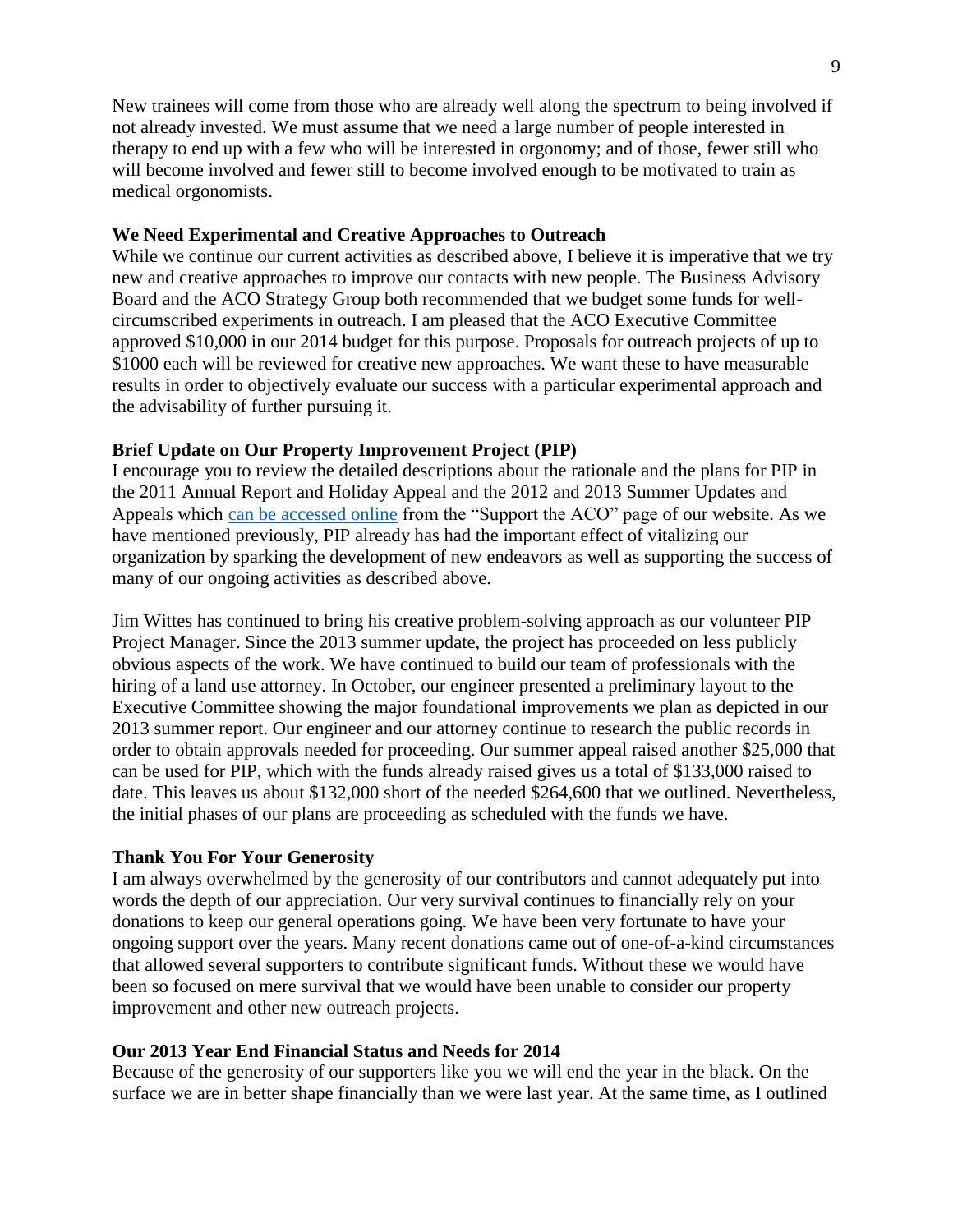in the [2012 Holiday Appeal](http://orgonomy.org/temp/media_president_winter_2012.html) we are still in a precarious position to be so highly dependent on transfusions from your ongoing support just for our operating expenses.

To simplify looking at our financial situation we can say that other than the PIP expenses (offset by PIP income), our expenses for 2013 were in the same ballpark as last year with the exception of about a \$10,000 increase in salaries for staff, essential to support our increased activities. We are fortunate that our donors were again generous with us in 2013. Our general operating fund (GOF) donations were \$31,000 -- very close to the budgeted goal of \$32,000. We were also very pleased with the \$22,000 response to our storm preparedness fund appeal which exceeded the goal of \$21,000. And so far in 2013 we have had a total of \$75,000 come in that can be used for our Property Improvement Project.

In 2014 we have two major categories that need funding with contributions: our GOF and PIP. We have once again budgeted \$32,000 in general donations for 2014. In addition to that we will need to cover the new \$10,000 item for experimental outreach approaches and about \$12,000 in increased staff salaries essential for ongoing support of our greater public education activities. As mentioned, we also need to raise an additional \$132,000 to cover our estimated expenses for PIP as outlined in the 2013 Summer Update and Appeal. And as is typical of such projects, there will undoubtedly be additional unforeseen expenses.

## **The Real Hope for the Future**

The holiday time is the time to celebrate light in the darkness of the winter season and to celebrate children and gift giving. The real hope for the future of humanity lies in supporting the health in children right from conception and raising them in a way that keeps alive their capacities for love, pleasure and satisfying work in the face of the human perversion of armor.

Raising children in this way requires special awareness and a real understanding of a child's true emotional and biological needs. For this to be possible we must educate parents or potential parents about what these needs are. We must also educate parents about their own need for therapy to help them overcome their own difficulties and rigidities that prevent them from making the essential, real contact their infant and child needs.

We must train a wide range of social orgonomists including teachers, social workers, family and couples' therapists and others who will be able to work with and educate children as well as work with parents and potential parents about the genuine needs of children. Happily, our social orgonomy training program continues to bring in people in a wide range of fields who have contact with the public and can make a genuine difference in people's lives.

And, as we have said, essential for any of the other steps to be possible, we MUST train wellqualified medical orgonomists who can help patients as well as social and medical orgonomy trainees live and work in a way that is in touch with their deeper biological and emotional core.

All of this is a huge undertaking, one that will require generations. The ACO is the only organization with so many of the pieces in place to accomplish it. We are already developing plans to carry it beyond the lifetime of many of our current members.